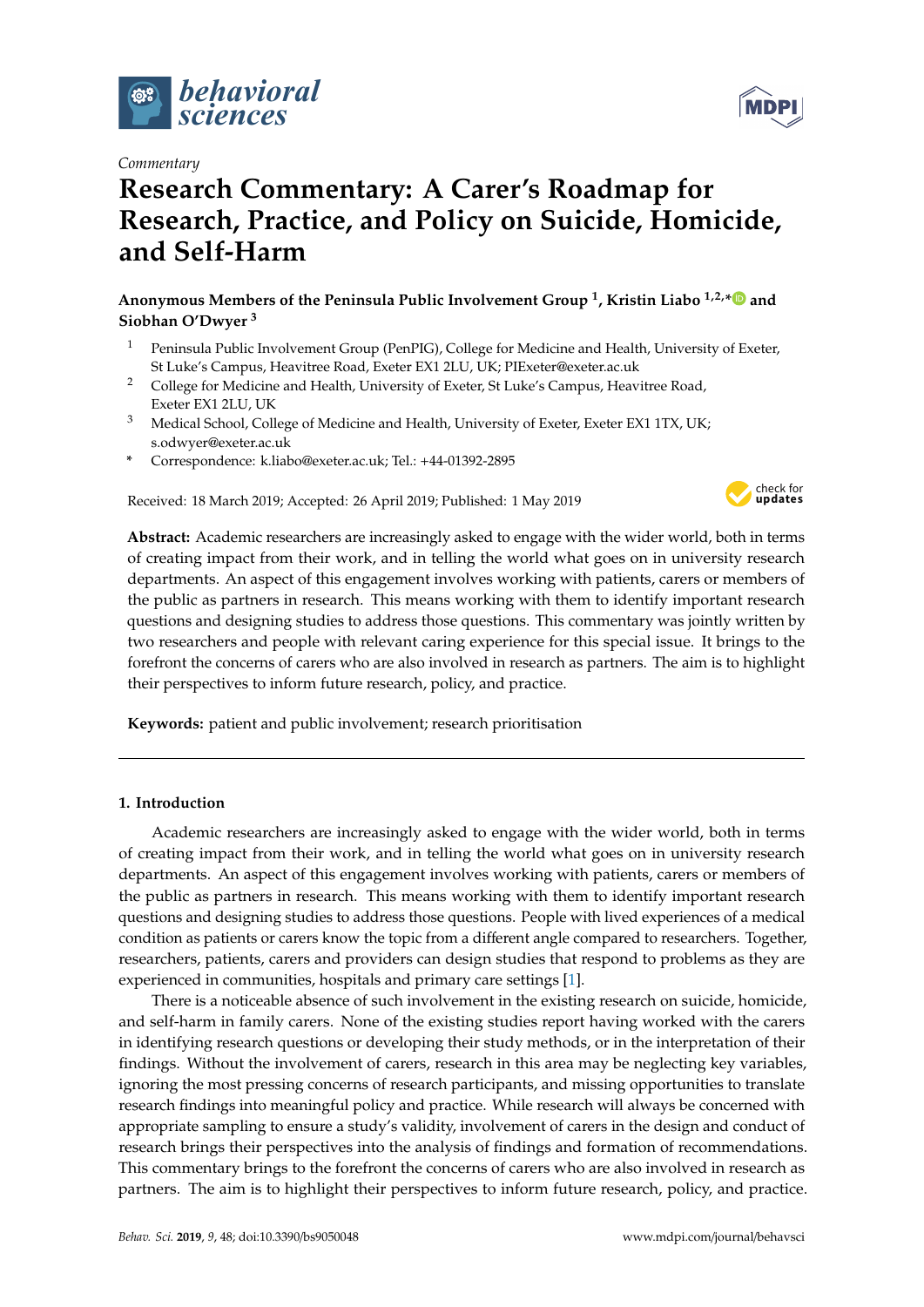The researchers met individually with carer co-authors to maintain their full anonymity, and they were involved in writing this commentary, based on our conversations.

#### **2. Writing This Commentary**

The Peninsula Public Involvement Group [PenPIG] was set up by the Collaboration for Leadership in Applied Health Research and Care South West Peninsula (PenCLAHRC). This is one of thirteen applied health research programmes in the UK, funded by the National Institute for Health Research. Because of the applied aspect of this programme, involvement of patients and carers in the development of research is central to every project. PenPIG was established to enable ongoing collaboration with patients who have a special interest in working with researchers, and who have gained experience and knowledge of research through involvement in many different studies. PenPIG is not a representative group of carers, but a group of people with direct experience of caring for adult relatives, children, and friends.

One of our personal stories concerns an elderly husband caring for his wife after she was diagnosed with a severe and deteriorating brain condition. He struggled with thoughts that a lethal injection would spare his wife's suffering. As a religious man, he felt guilty for having these thoughts. He also felt that he was failing his wife when he was despairing over her mood and personality changes. To cope, he started self-harming, but he kept this a secret and reassured his children that everything was fine. One day, the vicar came to visit him and found him bleeding from self-inflicted injuries. He was hospitalised and subsequently provided with the support he needed, including respite stays with his grandchildren in another part of the country. This is just one experience of many in our group.

For the purposes of this commentary, PenPIG members were invited to share their experiences of caring and offer recommendations for the future of research on suicide, homicide, and self-harm in family carers. Some members met face-to-face with the researchers, while others provided feedback via email. Members were provided with summaries of existing research and questions to prompt discussion. In reflecting on the existing research and making recommendations for the future, PenPIG members drew on their own experience as well as the stories and experiences of their extended networks of friends, family and acquaintances with whom they have shared common caring experiences.

The recommendations below were co-written by researchers and carers. As much as possible, the recommendations are presented in carers' own words and have been edited by the researchers only for clarity or brevity. This roadmap is not representative of all carers, but we hope that by presenting these recommendations from a carer's perspective, we will encourage researchers in the field to start working directly with carers to develop their research ideas and programmes.

## **3. Recommendations**

#### *(1) Prevention is better than cure.*

The existing research clearly shows that many carers experience thoughts of suicide and homicide, and that some carers engage in self-harm and attempted suicide and homicide. We believe that there is an urgent need to develop evidence-based prevention strategies to support carers *before* they contemplate suicide, homicide or self-harm. This includes a need for research on the connections between pre-existing mental health problems in carers, before they started caring, and their subsequent risks of homicide, self-harm and suicide.

## *(2) It takes a village.*

All the existing research has focused on individual carers, but we know that true care is rarely done by a single person. We need to know more about the impact of suicide, homicide and self-harm on immediate and extended family members of carers, friends and neighbours. Some of us have witnessed first-hand the ripple effect in local communities and personal networks when someone commits suicide or engages in self-harm. We expect these would be even more powerful if the person was a carer (such as the story above).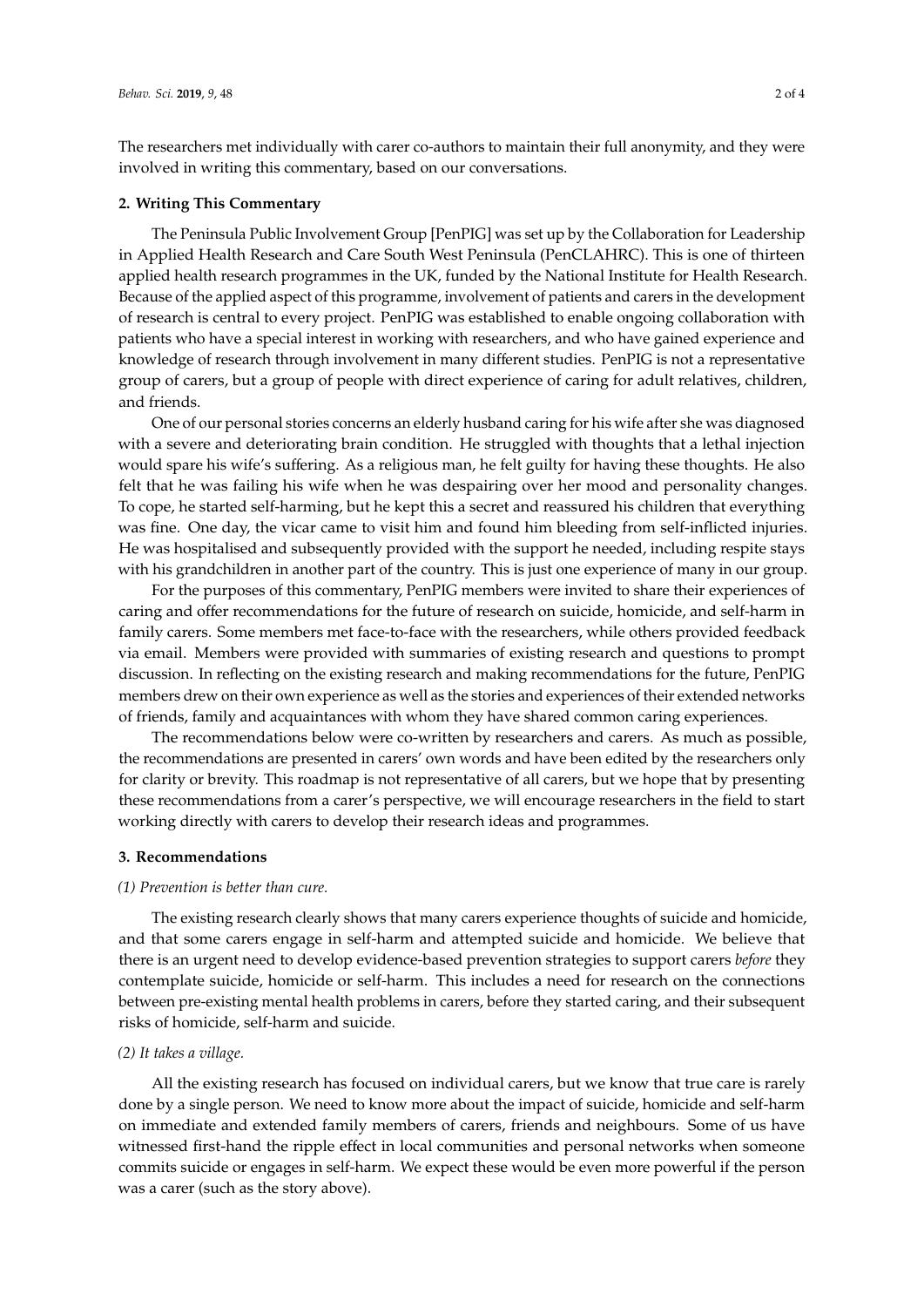#### *(3) It takes two to tango.*

Carers and the people they care for come as a set, but none of the existing research has considered the perspective of the person receiving care. Research must also consider the people cared for; their own thoughts of suicide, homicide and self-harm; and how this links in with the carer's thoughts and experiences. Carers' wellbeing also links to how services are provided. By this, we do not only mean support services to carers, but also how services are provided to the person they care for. For example, carers regularly have to spend much of their time on getting a referral or obtaining help or advice about the person they care for. Getting a referral to a specialist, a physiotherapist, mental health services, a doctor's appointment, or prescription for those you care for can be a time-consuming ordeal that heightens stress and anxiety in carers and is a contributing factor to negative feelings towards the cared for person.

## *(4) Support, support, support.*

Although some people might find the existing research surprising, the high rates of suicidal thinking identified in these studies come as no surprise to us. We firmly believe that the single most effective thing for preventing suicide, homicide and self-harm is more formal support. In the UK, for example, there is not enough support available for family carers, and there is scarce information on the support that is provided. Many carers do not know where to turn or go to for help, and their situation is exacerbated by stress and social isolation from the caring.

#### *(5) It's a small world after all.*

Writing from the UK, we are interested in research articles reporting on results from carers in Uganda, Malawi and South Africa, Taiwan and Korea [\[2–](#page-3-1)[5\]](#page-3-2). We would like to know whether there are similar or different challenges facing carers across different cultures. Are there differences in cultural views on suicide, homicide and self-harm? How do people in different cultures draw upon support when they feel stressed or have bad thoughts towards the people they care for? We would welcome more comparative research across low, middle and high income countries, and across continents, perhaps drawing on existing published studies from a whole range of countries and cultures. Perhaps there are things we could learn from each other, across continents?

#### *(6) Tell us a story.*

We also welcome the small (but hopefully growing) qualitative body of literature that brings to life carers' personal experiences of suicide, homicide and self-harm [\[3](#page-3-3)[,6\]](#page-3-4). Reading stories from other carers can be helpful as it creates a sense of recognition and feeling of being with others, even if they are not in the room. Stories and quotes reported by qualitative studies should inform future research, and could be used to initiate discussions with carers on the triggers that might lead a carer to self-harm; commit suicide; or harm, abuse or yell at the person they care for. This might help with the sensitivity around talking to people about this in a research setting, and also help involve carers in shaping the directions of this research—as we have done with this commentary.

## *(7) Keep our stories safe.*

This is an extremely difficult subject area to research, and one within which carers may have an issue with openness and honesty. The fear of acknowledgment of their own thoughts is problematic, made worse by the fear of judgement and prosecution. Discussion about harm to themselves may be less hard to discuss than their thoughts of harming another. One way around the sensitivity could be to start research with those who are no longer exposed to fear of prosecution or judgement, perhaps people who were carers in the past. Carers are only likely to answer questions honestly if they are in a trusted setting, for example, with a nurse or stranger, and reassured that anything they disclose is confidential, and that they will not get prosecuted, but will get help if anything they disclose warrants immediate concern. Sensitive, non-judgmental questions asked by a person who has awareness and